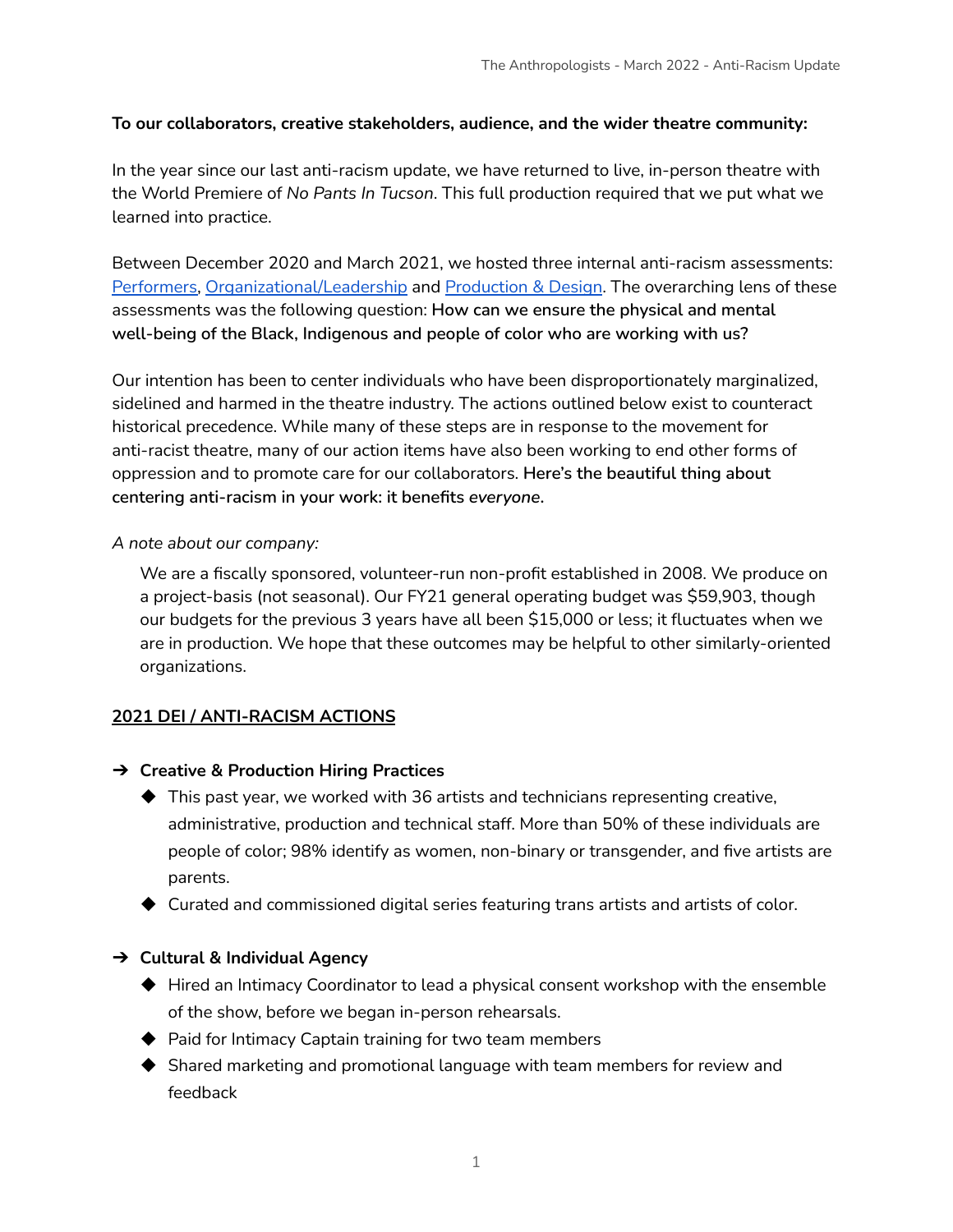### ➔ **Harm Reduction / Prevention**

- ◆ Formalized a **Code of Conduct** and comprehensive **Anti-Harassment Policy**
- ◆ Established clear parameters and expectations for each role within the production.
- ◆ Made past anti-racism company assessments and commitments available to all new team members.
- ◆ Created a **Tech Guiding Principles document** (based on a designer/technician surveys) emphasizing communication, problem solving, respecting the break schedule and safe working practices, to hang and share at tech rehearsals to keep ourselves accountable.
- ◆ Rented from a performance venue with clear anti-racist values and policies in place.

## ➔ **Reporting Mechanisms**

- ◆ Established a series of reporting mechanisms for all creative stakeholders to use.
- ◆ Adopted Chicago Theatre Standard's Concern Resolution Path.
- ◆ Designated a Non-Equity Deputy (NED; per Chicago Theatre Standards) for the production of *No Pants In Tucson*.
- $\blacklozenge$  Established two points of contact to report harassment, including an individual with a social work background who does not work for the company.

## ➔ **Budget Transparency & Values**

- ◆ Started a practice of sharing the full project budget with core creative team members during the planning process, outlining our financial capacity and budgeting priorities & values.
- ◆ Decreased disparities between fees across positions. (e.g. performer fees vs. outside consultant fees).

# ➔ **Compensation**

- ◆ Substantial increase in artist pay across the board; similarly oriented roles were paid the same (e.g. all designers received a \$1,000 stipend).
- $\blacklozenge$  We provided child care stipends to support three parent artists.
- ◆ During our Summer 2021 training sessions, we provided travel stipends to an AAPI collaborator who did not feel comfortable using public transit.

# ➔ **Safety**

- ◆ Prioritized renting an ADA accessible venue with security and high-quality HVAC system.
- ◆ Hired a Covid Safety Supervisor for all 2021 workshops and the full production
- ◆ Surveyed the team at each phase of development about covid-safety, including COVID comfort level surveys that inquired about tangible and intangible needs.